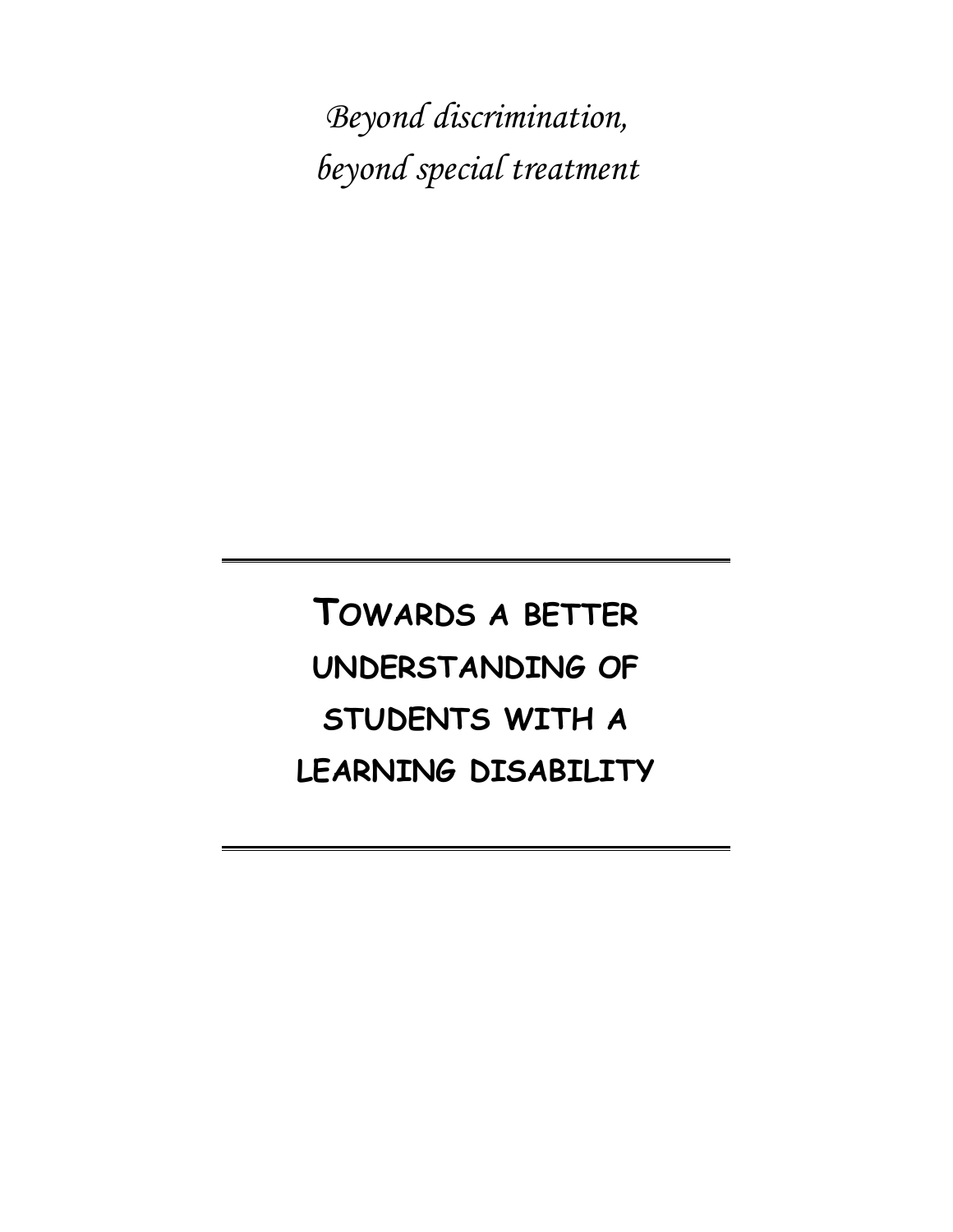# **TABLE OF CONTENTS**

| GENERAL ADVICE, ACTIVITY PLANNING AND ACCOMMODATION STRATEGIES FOR |  |
|--------------------------------------------------------------------|--|
| ACCOMMODATION AND SERVICES FOR DYSLEXIA AND DYSORTHOGRAPHIA  10    |  |
|                                                                    |  |
|                                                                    |  |
|                                                                    |  |
|                                                                    |  |
|                                                                    |  |
|                                                                    |  |

We would like to warmly thank our valuable partner, Dave Ellemberg, neuropsychologist at Centam, for his help in writing and updating this brochure. We are extremely grateful for his support.

Cégep de Sainte-Foy Special Needs Services http://www.cegep-ste-foy.qc.ca - Special Needs Services helene.savard@cegep-ste-foy.qc.ca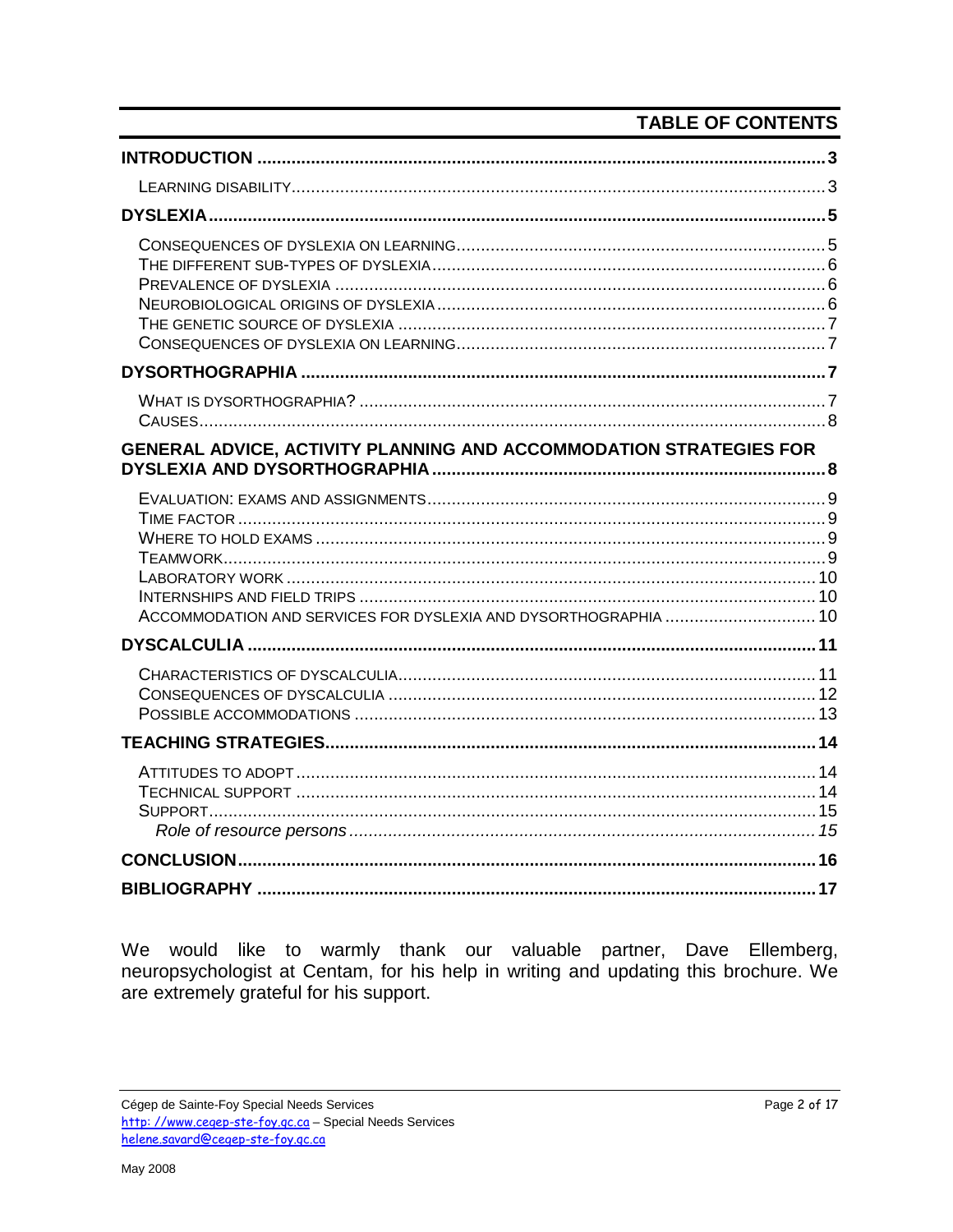<span id="page-2-0"></span>This brochure is intended primarily for teachers, but also for anyone likely to work directly or indirectly with students with a learning disability.

Our goal is to identify the potential challenges faced by these students and suggest the attitudes most likely to be helpful. Resource persons<sup>[1](#page-2-2)</sup> can refer to this document for suggestions on how to best support these students as well as advice on adapting teaching strategies to this clientele.

We hope that the information presented here will assist teachers in their work and facilitate the integration and reintegration of this clientele into the college community.

Some students do not know that they have a learning disability. Only after discovering the difficulty of courses and the large amounts of reading required, and possibly experiencing multiple failures do they have to consider that they may have a learning disability.

Once students are diagnosed and have an evaluation from a neuropsychologist, a speech-language pathologist, a remedial teacher or a specialized psychologist, they are responsible for informing the cégep of their intention to study at the school and of their need for adapted services.

The person in charge of the **Special Needs Services<sup>[2](#page-2-3)</sup>** must always consider how the limitation will affect the student's learning process. For that reason, a one-on-one interview will be held with students in order to get to know them, understand their needs and clarify with them the services they will need to compensate for the effects of their disability.

#### <span id="page-2-1"></span>**Learning disability**

The term "learning disability" refers to one or more disorders that affect a person's ability to learn in reading, writing and mathematics. These disorders can also impact other school subjects, such as history, geography, physical education, chemistry and physics. Learning disabilities are "specific" disorders, in other words, they can affect one or more specific acquisition skills, but not other functions. For example, people may read slowly because they have trouble making the connection between the sound and the written word. However, neither their intelligence nor their visual or hearing skills are affected.

 $\overline{a}$ 

<span id="page-2-2"></span> $<sup>1</sup>$  Translator's note: This generic term is being used throughout the text to designate the person who</sup> provides academic guidance to students with disabilities (French *intervenant*). If necessary, please change throughout text to suit your cégep's reality.

<span id="page-2-3"></span> $2$  Translator's note: This generic term is being used throughout the text to designate the cégep's service catering to students with Special Needs. If necessary, please change throughout text to suit your cégep's reality.

Cégep de Sainte-Foy Special Needs Services **Page 3 of 17** and 2011 12 and 2012 12 and 2012 12 and 2012 12 and 201 [http: //www.cegep-ste-foy.qc.ca](http://www.cegep-ste-foy.qc.ca/) – Special Needs Services [helene.savard@cegep-ste-foy.qc.ca](mailto:hsavard@cegep-ste-foy.qclca)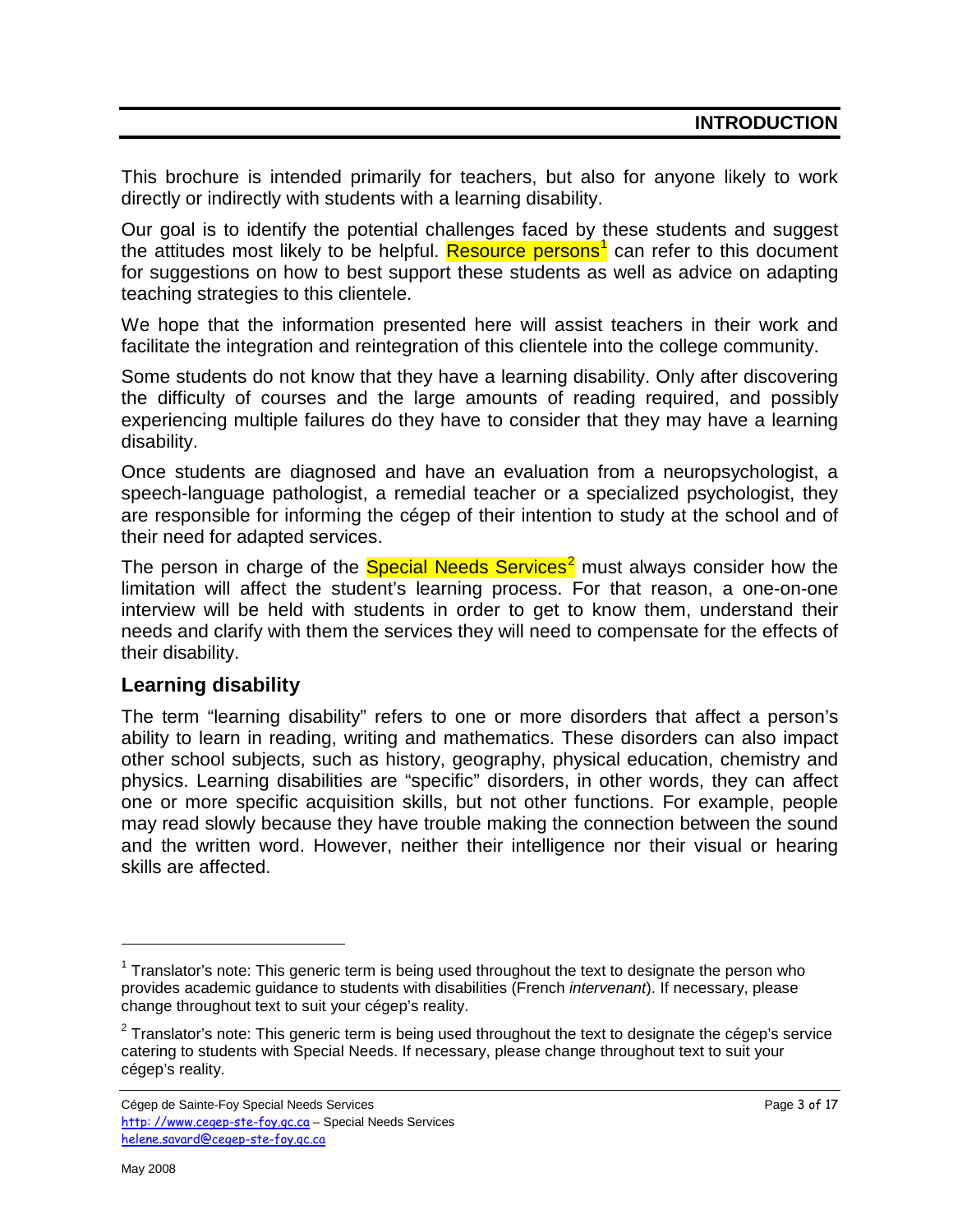Learning disabilities include a specific reading disorder (dyslexia), a specific spelling disorder (dysorthographia), a specific writing disorder (dysgraphia), a specific language disorder (aphasia), a specific mathematical learning disorder (dyscalculia), specific memory disorders, a specific disorder with coordinating motor movements (dyspraxia), and a specific attention deficit hyperactivity disorder (AD/HD).

Learning disabilities are not associated with mental retardation, laziness or intellectual weakness, as was long thought. It is unfortunate that some still believe that a person with one or more learning disabilities lacks intelligence or is "simply lazy". This belief not only keeps alive a myth that in no way reflects reality, but it also prevents sufferers from receiving support from adequate resources and undermines their self-esteem.

Thanks to modern technology, including magnetic resonance imaging techniques and genetics, we now know that the origin of learning disabilities is related to a neurological system dysfunction in which genetic and hereditary factors are involved (Hallahan et al., 2005; Fletcher et al., 2007). The persistent nature of functional disorders of the neurological system should be considered a permanent condition that disables an individual in a specific function, rather than in all their functions. To use an analogy, individuals suffering from kidney failure have problems with their kidneys, but their other organs function well. This is why we speak of "disabilities" (medical and scientific term) rather than "difficulties", which can decrease over time (temporary). Consequently, learning disorders are not related to a lack of learning opportunities, anxiety, or socioeconomic, psychological or socio-affective deficiencies. "Learning disability" is a clinical name with specific diagnostic criteria that refer to a specific, permanent neurological disorder that a person must deal with his or her entire life.

Naturally, individuals can overcome these problems and enjoy success in their professional, personal and social life. However, this success hinges on a diagnosis from an accredited professional, access to appropriate accommodations, and ongoing hard work by the individual.

Learning disabilities are commonly found in the general population, among both girls and boys, young people and the elderly, the poor and the well-off, and in all ethnic groups (Hallahan et al., 2005; Hallahan and Mock, 2006; Donavan and Cross, 2002; MacMillan and Rischly, 1998; Oswald, Coutinho, Best and Singh, 1999). In the United States, major studies have shown that close to 20% of the general population has one or more learning disabilities (Hallahan et al., 2005; Burkhardt et al., 2004; Sarkees-Wircenski and Scott, 2003). In other words, in an elementary school class of 25 to 30 students, the teacher will have at least one, and even more than two students with a learning disability. This number increases to six or seven for high school teachers who teach different students in several periods a day. It is very important to identify these students so that the school can intervene to make learning easier for them.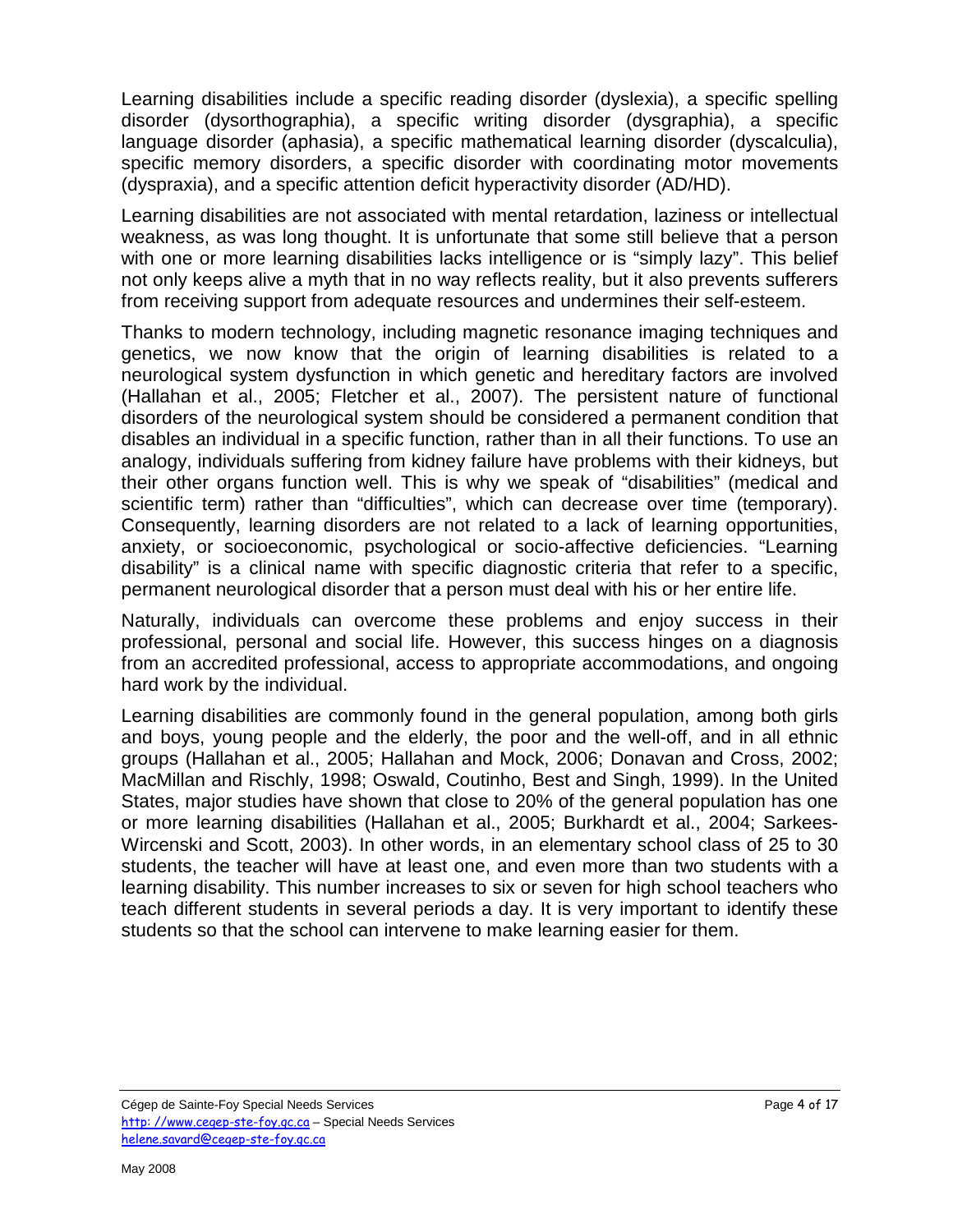<span id="page-4-0"></span>Dyslexia is a specific reading disorder caused by neurological and hereditary factors. Consequently, it is a permanent disorder and dyslexics must deal with it their entire life. One of the most common yet under-supported learning disabilities, dyslexia causes a considerable educational retardation in children who initially had every chance to succeed. Naturally, this educational retardation can have significant repercussions on students' professional, social and personal future. This is why it is important to support dyslexic individuals by providing the means to compensate for their difficulties as early as possible, such as rehabilitation programs and different types of accommodations.

In medical terms, dyslexia is defined as a specific reading disorder (DSM-IV: 315.00; ICD-10: F81.0). According to the standard definition, dyslexia is a specific inability to learn to read, despite normal intelligence, access to educational resources and adequate sociocultural opportunities (Fletcher et al., 2007; Heim et al., 2003; Démonet et al., 2004; Vellutino et al., 2004; Francks et al., 2002; Habib, 2000).

The criteria used to identify a specific reading disorder are based on the DSM-IV-TR, published by the American Psychiatric Association, and on ICD-10, published by the World Health Organization. These criteria are based on a delay of at least two years between intellectual performance and a person's actual reading abilities (accuracy and/or speed) that significantly interfere with academic success and everyday activities that require reading. For specialists, this disorder cannot be explained by a) intellectual disability, b) a psychoemotional disorder, c) a sensory deficit (sight and hearing), d) a lack of educational opportunities, or e) a lack of motivation and interest. Therefore, a complete educational, intellectual and emotional history of the child or adult must be analyzed in order to diagnose dyslexia.

# <span id="page-4-1"></span>**Consequences of dyslexia on learning**

Functionally speaking, dyslexia affects two aspects of reading: accuracy and speed. For example, children with dyslexia read with much difficulty, slowness, hesitation and disorganization, which can hinder their comprehension of the text and even make it incomprehensible at times. They work hard at dissecting the words and syllables and trying to guess them, which can often be exhausting and discouraging. The functional impacts of dyslexia can vary from one person to another, depending on access to specific accommodations that allow them to overcome the disorder. If a dyslexic person reads attentively during childhood and adolescence, their reading in adulthood will be more accurate, but slow and less fluid, even if they put a great deal of time and effort into trying to improve their reading. Dyslexic adults whose silent reading is five to six times slower than that of a good reader must put much more time and effort into attaining their reading objectives, which can often be exhausting and discouraging.

People diagnosed with dyslexia often have problems in related functions, such as spelling (dysorthographia, or specific spelling disorder), mathematics (dyscalculia), and attention (AD/HD) (Habib, 2000; Weintraub and Mesulam, 1983; Rapin and Allen,

Cégep de Sainte-Foy Special Needs Services **Page 19** of 17 [http: //www.cegep-ste-foy.qc.ca](http://www.cegep-ste-foy.qc.ca/) – Special Needs Services [helene.savard@cegep-ste-foy.qc.ca](mailto:hsavard@cegep-ste-foy.qclca)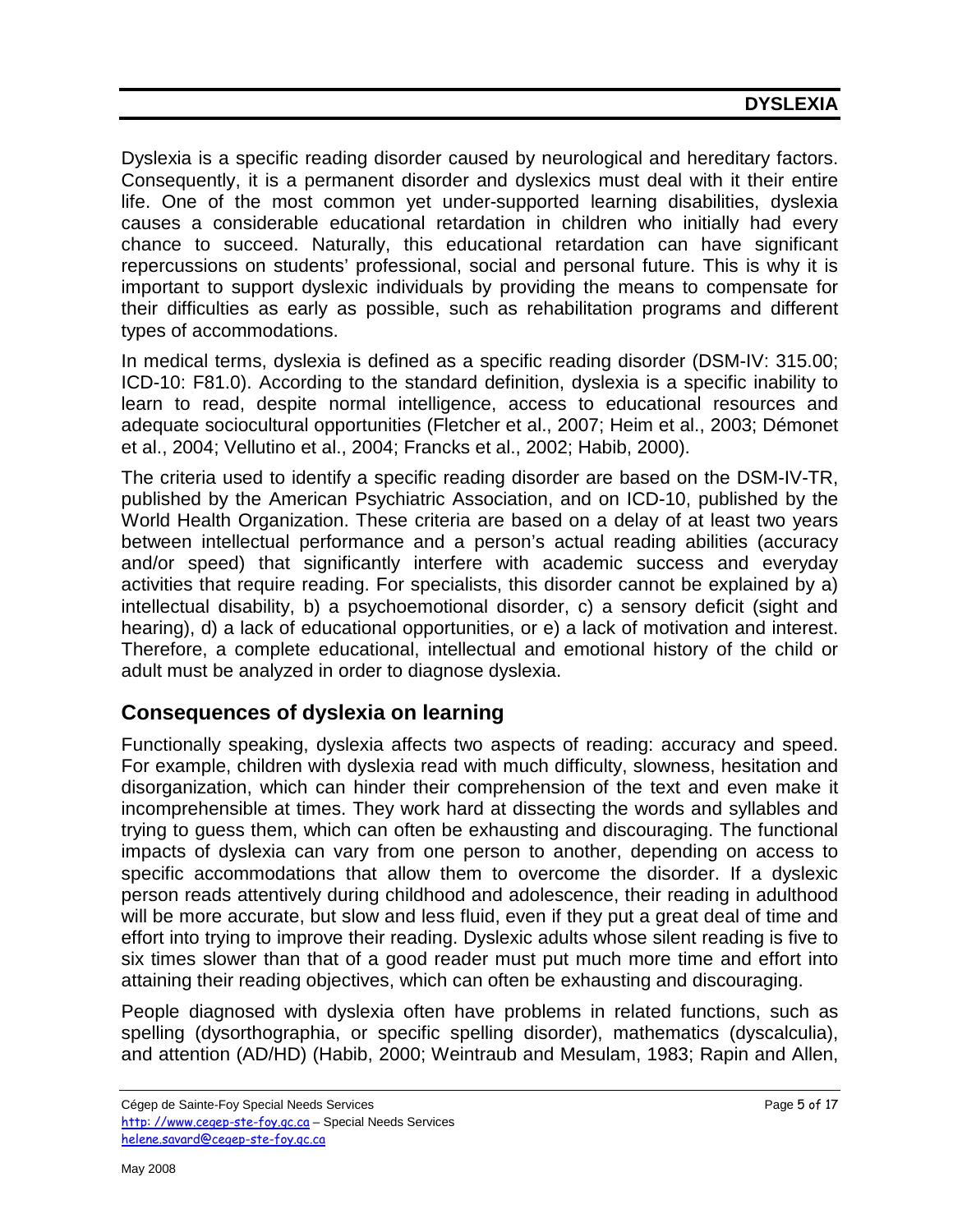1988; Dewey, 1995; Gross-Tsur et al., 1995, 1996; Fawcett et al., 1996; Lyon et al., 2003). These cases are referred to as comorbidity (Stein and Walsh, 1997; Démonet et al., 2004; Heim et al., 2003; Habib, 2000).

## <span id="page-5-0"></span>**The different sub-types of dyslexia**

There are three sub-types of dyslexia: phonological, surface and mixed. Phonological dyslexia means a problem with the "graphophonemic" development of reading. This involves a problem decoding (reading) the sounds that correspond to the word units. Readers do not always know which sound corresponds to certain words or word units and are unable to put together certain groups of sounds.

Surface dyslexia is a problem with the development of the lexical procedure required to recognize irregular words, or words that do not follow regular spelling and sound rules, such as *sew* and *bowl*. Readers have a tendency to decode the entire word, meaning they read by sound. For example, they will pronounce *sew* like the word "new", and *bowl* like the word "howl". Mixed dyslexia is a combination of phonological and surface dyslexia (Castles and Coltheart, 1993; Coltheart, 2005; Stanicich et al., 1997; Zabell and Everatt, 2002).

Major studies conducted on a large sample of the population with reading difficulties reveal that the preponderance of dyslexia is mainly phonological in nature (Fletcher et al., 1994; Stanovich and Siegle, 1994; Shaywitz et al., 1999; Morris et al., 1998; Ramus et al., 2003; Foorman et al., 1997; Liberman et al., 1989; Griffiths and Snowling, 2002; Bell et al., 2003; Wilson et al., 2001). They seem to indicate that around 60% to 77% of reading difficulties can be attributed to a phonological disorder (Bell et al., 2003; Ramus et al., 2003; Shaywitz et al., 1999) that is thought to be persistent (Wilson and Lesaux, 2001).

## <span id="page-5-1"></span>**Prevalence of dyslexia**

Dyslexia is the most common learning disability, making up 80% to 90% of all learning disabilities (Lerner, 1989; Lyon et al., 2001; Leach et al., 2003). Between 5% and 12% of school-aged children are dyslexic (Katusic et al., 2001; Shaywitz et al., 1992; Shaywitz, S. E., 1998; Interagency Committee on Learning Disabilities, 1987; National Center for Educational Statistics, 2003; Senate Bill Report, 2005). Despite the fact that dyslexia was long thought to primarily affect boys, recent research has shown that it affects boys and girls equally (DeFries and Gillis, 1991; Flynn and Rahbar, 1994; Wood and Felton, 1994; Siegle and Smythe, 2005; Barkley, 1997).

## <span id="page-5-2"></span>**Neurobiological origins of dyslexia**

Thanks to brain imaging methods in particular, it is now known that the areas of the brain involved in the reading process are triggered differently in dyslexics than in people with no reading problems. A number of studies have indicated that dyslexia is associated with a dysfunction in the left parietal-temporal-occipital areas of the brain (Shaywitz et al., 2002; Brunswick et al., 1999; Helenius et al., 1999; Horwitz et al., 1998; Paulesu et al., 2001; Pugh et al., 2000; Shaywitz et al., 2004; Temple et al., 2003). Since dyslexia is of neurobiological origin, its nature is persistent and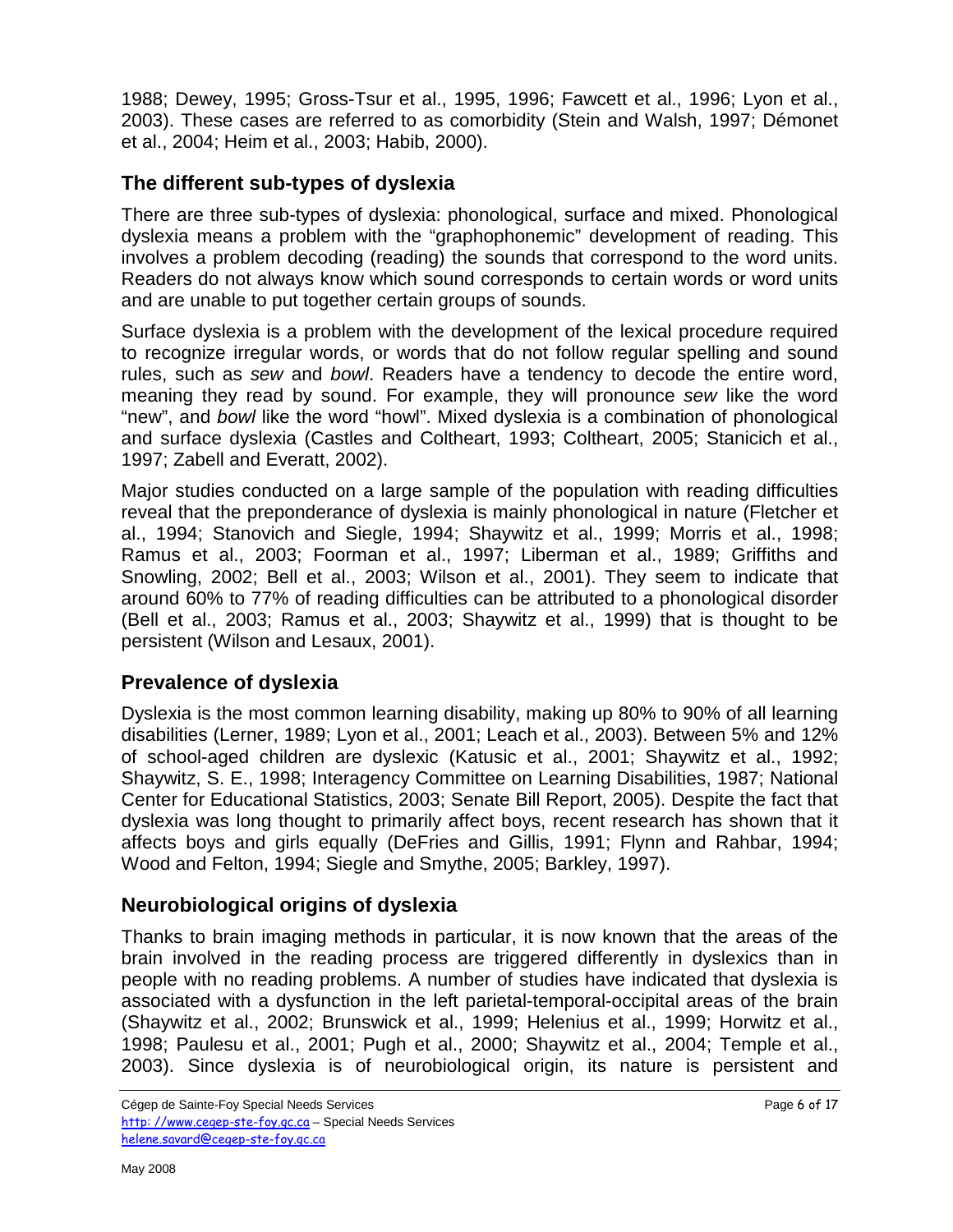permanent, as shown in longitudinal and prospective studies (Lubs et al., 1993; Francis et al., 1996; Shaywitz et al., 1995, 1999; Felton et al., 1990; Scarborough, 1990; Svensson and Jacobson, 2006).

## <span id="page-6-0"></span>**The genetic source of dyslexia**

Generally speaking, two types of studies have indicated to researchers that genetic and hereditary factors contribute to the neurobiological dysfunction that causes dyslexia. The first type of study on heredity revealed that the probability of being dyslexic is eight times higher in children whose parent has a reading disorder than in children whose parents do not (Pennington and Olsen, 2005). The probability is even higher among identical twins, whose concordance rate for dyslexia can be as high as 80% (DeFries and Alercon, 1996; Wadsworth et al., 2000; DeThorne et al., 2006; Hawke et al., 2006). The second type of study, which consisted of analyzing the genes likely to cause the heritability of dyslexia, showed that genes on chromosomes 1, 2, 3, 4, 6, 15, 17 and 18 are thought to be involved in dyslexia (Fagerheim et al., 1999, 2000; Grigorenko et al., 1997; Napola-Hemmi et al., 2000; Lubs et al., 1991; Rabin et al., 1993; Grigorenko et al., 2001). In 2005, around 26 studies on the genomes likely to be at the root of dyslexia were conducted.

## <span id="page-6-1"></span>**Consequences of dyslexia on learning**

Students with dyslexia may be embarrassed about their disability in front of their classmates and teachers. They may fear that others have a poor perception of them and their abilities. They may also hesitate to ask questions in class and to admit that they did not understand something. Some tend to indicate that they have understood, when the opposite is true. The poor written skills of dyslexic students (syntax, vocabulary, organization of ideas, spelling, verb tenses, homophones) often prevent them from obtaining the marks they hope for or that their assignments would deserve.

For dyslexic students, reading is often a tiresome, discouraging activity, because they decode words slowly. This obviously affects their comprehension.

## **DYSORTHOGRAPHIA**

## <span id="page-6-3"></span><span id="page-6-2"></span>**What is dysorthographia?**

Dysorthographia is a learning disability characterized by an important and durable defect to assimilate grammatical rules. It affects phoneme conversion, segmentation of sentence elements, application of spelling rules, and grammar in varied proportions.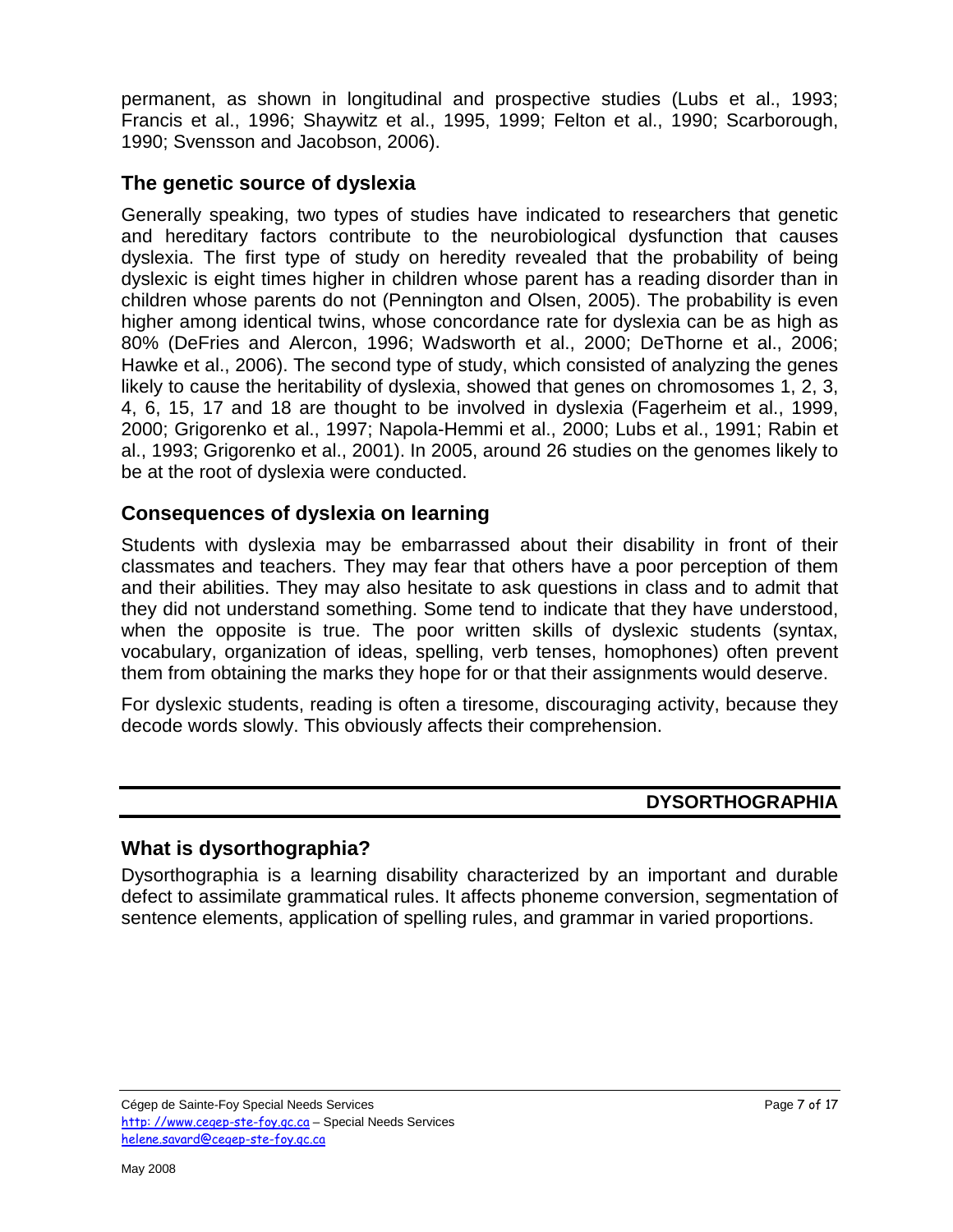The most common characteristics of dysorthographia (writing disorder) are:

- spelling errors and writing problems similar to dyslexics;
- other particular writing problems (encoding);
- copy errors (words);
- savings in syllables (e.g. seemingly/seem);
- arbitrary cuts of words;
- omission of needed letters (e.g. baby/bb, liberty/librt);
- conjugation, grammar and analytical errors;
- slowness, hesitations, and a poverty of writing.

This disability often emerges after dyslexia, but is not systematic.

## <span id="page-7-0"></span>**Causes**

Neuroscience, and especially neuropsychology, has provided better knowledge of the mechanisms of human language at a "higher" level in the general functioning of the brain. These mechanisms are very complex and involve numerous cerebral functions. Dyslexia and dysorthographia are due to a malfunction of these basic written language mechanisms, particularly:

- language functions proper (the specific networks for reading/comprehension);
- the functions required to acquire and use language (attention, memory, concepts of space and time, sequential abilities, reasoning and abstraction skills, etc.).

<span id="page-7-1"></span>Severe dyslexia/dysorthographia generally emerge in elementary school, while less severe forms can go unnoticed for longer and only be discovered later.

## **GENERAL ADVICE, ACTIVITY PLANNING AND ACCOMMODATION STRATEGIES FOR DYSLEXIA AND DYSORTHOGRAPHIA**

Accommodating students with a learning disability can require some additional planning when it comes to activities.

The role of the Special Needs Services counsellor<sup>[3](#page-7-2)</sup> is to support teachers and advise them in this respect.

-

<span id="page-7-2"></span> $3$  Translator's note: This generic term is being used throughout the text to designate the person at the Special Needs Services who is responsible for welcoming and integrating students with disabilities (including arranging for services to facilitate their studies) (French *répondant*). If necessary, please change throughout text to suit your cégep's reality.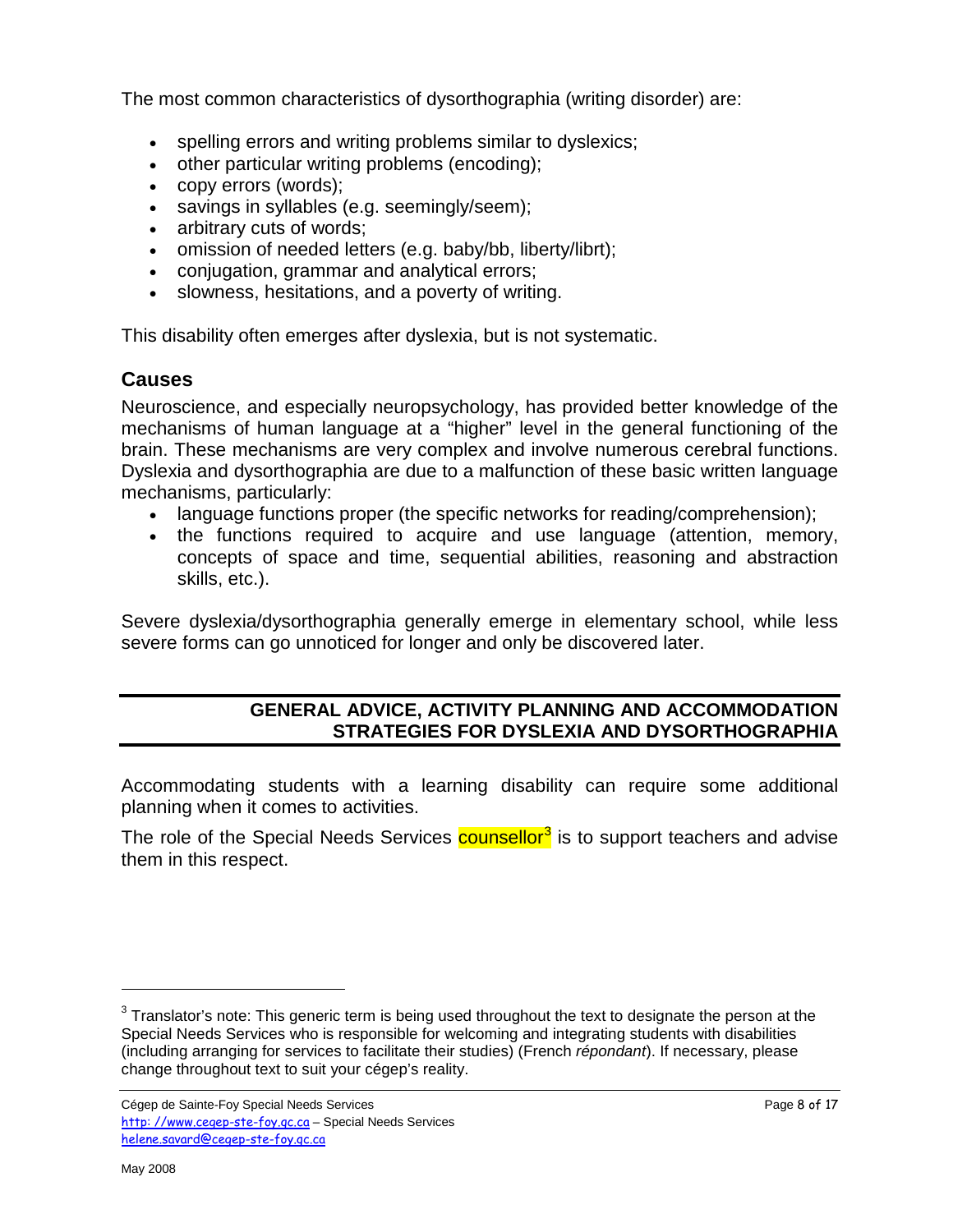## <span id="page-8-0"></span>**Evaluation: exams and assignments**

Exam period is a stressful time for all students, and stress (fear of failure, fear of not finishing on time, etc.) has a direct impact on the emotional state of students (decreased self-confidence or self-esteem, failing, etc.).

These students experience severe difficulty with syntax, grammar and vocabulary, which significantly hinders their performance on written exams. Strategies for such situations include:

- allowing students to use a computer;
- allowing students to use a dictionary for exams with essay questions;
- favouring short-answer exams, which may be more suitable than long essays. However, this type of exam must be offered to the rest of the class as well.

Students may also experience difficulty with exams featuring multiple-choice questions when these have long, complex and convoluted sentences.

To promote formative evaluation, it is best to comment on the exams and assignments of students.

Your feedback and comments are important to help them progress. This is also an excellent way to communicate with shyer students and invite them to ask for additional explanations, if need be.

**Students with a functional limitation have the same right as all other students to experience failure as a driver of personal growth.**

## <span id="page-8-1"></span>**Time factor**

Given that students with a learning disability sometimes require more time to complete exams, it has become standard practice to offer:

 **150 per cent** more time for essay writing in class or during an exam (lengthy text or lengthy reading beforehand). No additional time is required for written assignments with long deadlines.

In certain particular cases, the additional time given can be further extended. Teachers are **advised** to talk to students about exams and possible accommodations before the start of a course.

## <span id="page-8-2"></span>**Where to hold exams**

In order to reduce stress and promote better concentration, students should have the opportunity to take their exams in a room reserved for this purpose, under supervision.

## <span id="page-8-3"></span>**Teamwork**

Certain disciplines often require teamwork. In this respect, teachers can play a fundamental role:

 They can gradually encourage students to participate and find a suitable role or responsibility for them.

Cégep de Sainte-Foy Special Needs Services **Page 9 of 17** and 2011 12 and 2012 12 and 2012 12 and 2012 12 and 201 [http: //www.cegep-ste-foy.qc.ca](http://www.cegep-ste-foy.qc.ca/) – Special Needs Services [helene.savard@cegep-ste-foy.qc.ca](mailto:hsavard@cegep-ste-foy.qclca)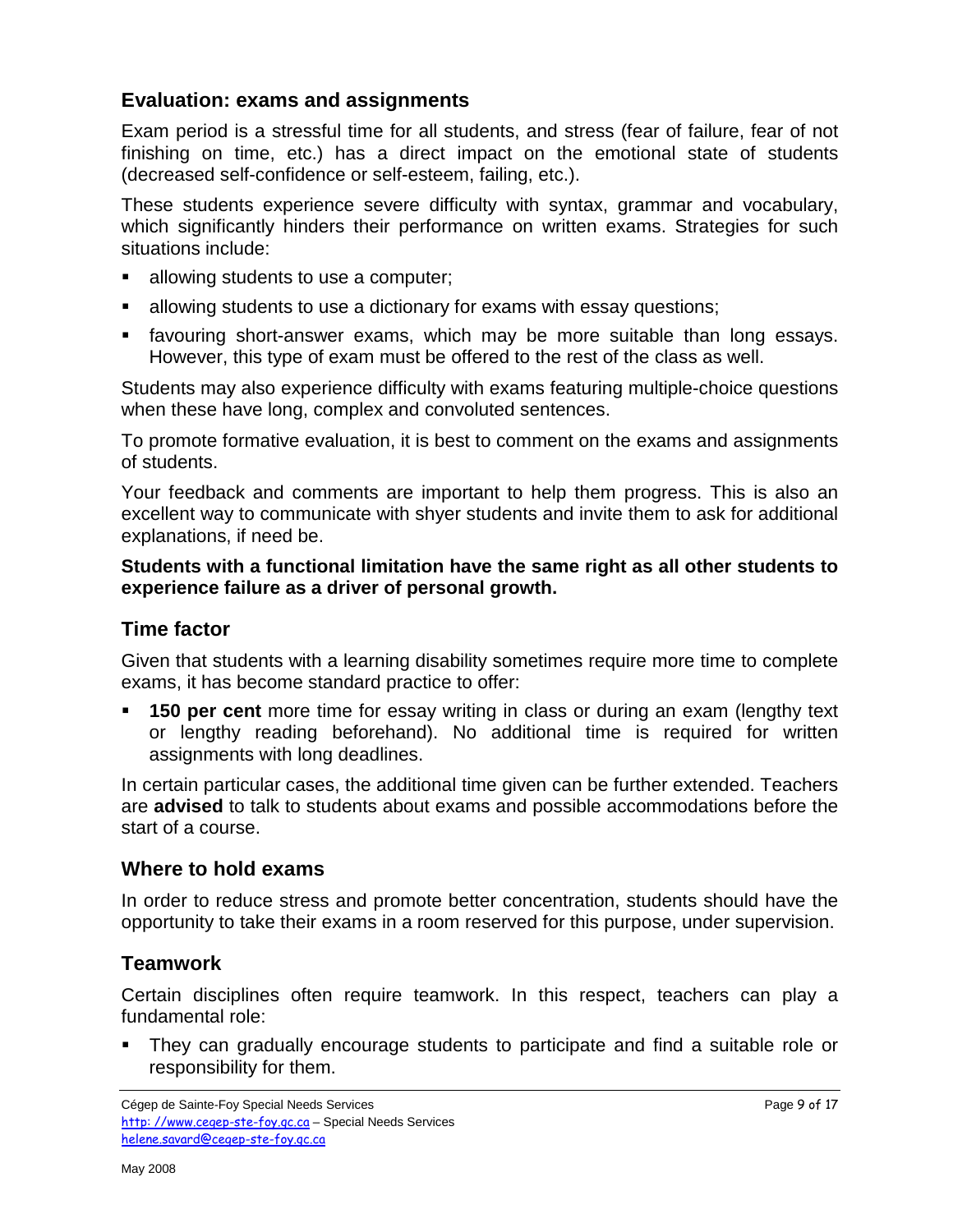They can serve as a link between students and a team of open-minded classmates, who agree to work with them. However, students will be required to work and abide by the same rules as the other students, without being carried by the team. Overprotecting them must be avoided.

## <span id="page-9-0"></span>**Laboratory work**

In most cases, students work in the lab with another student or in small groups. A match with an empathic person will not only help students, but will be a step toward greater self-esteem.

# <span id="page-9-1"></span>**Internships and field trips**

Internships are excellent opportunities for students to experience their chosen careers. Teachers should consult the person in charge of the Special Needs Services and those responsible for the internship sites and field trips to obtain information about available resources and note any obstacles that students may encounter.

## <span id="page-9-2"></span>**Accommodation and services for dyslexia and dysorthographia**

### **Accommodations**

Accommodations can be offered to students with a learning disability in order to compensate for the dysfunctioning that could affect their acquisition, organization, retention, comprehension or processing of verbal or non-verbal information. These can be put into place once the student's evaluation report is received and their needs have been identified. For example, given its mission to promote student autonomy, the college's Special Needs Services may either offer students accommodations for the Ministerial Examination of College English, or accept accommodation requests from students. These accommodations would be in keeping with the recommendations made by the learning disability experts who evaluate the students.

We can offer:

- a letter of explanation to teachers;
- a note-taking service;
- additional time for exams:
- access to an adapted classroom;
- an adapted schedule;
- use of a computer as well as correction and conceptualizing software (WordQ, Read Please, Dragon NaturallySpeaking, Inspiration);
- use of books-on-tapes;
- use of sound productions (MP3);
- workshops on preparing for the Ministerial Examination of College English;
- access to a resource person to point out errors;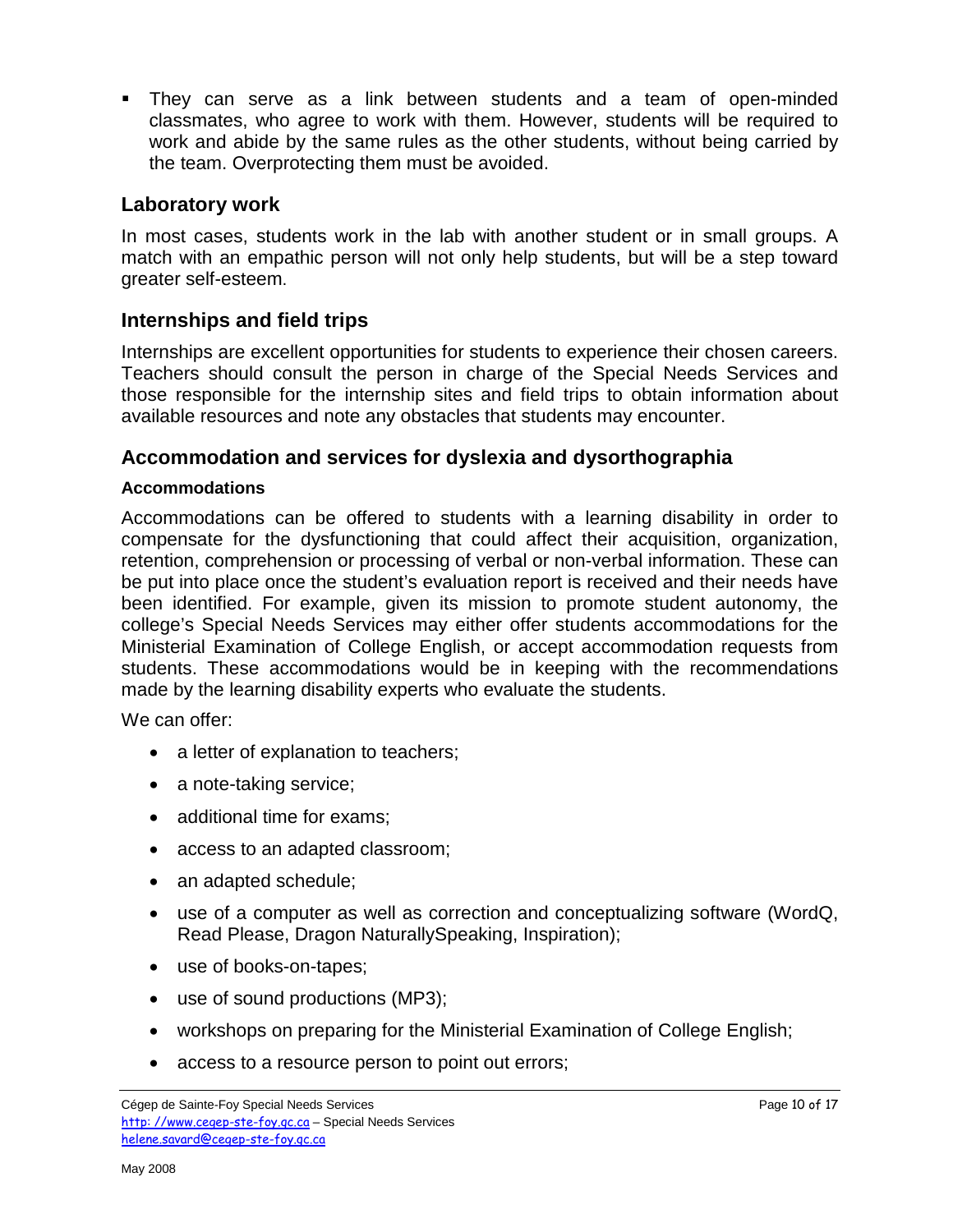- course notes in advance;
- a note-reading service;
- adapted teaching aids (homework help service, supervision of assignments,  $etc.$ );
- academic support (work methods, organizational skills, time management, etc.);
- adapted evaluations;
- use of an electronic dictionary;
- regular meetings with teachers to verify the student's comprehension of the material learned in class;
- <span id="page-10-0"></span>• one-on-one meeting with teachers to foster exchanges.

## **DYSCALCULIA**

Dyscalculia is a learning disability involving calculation problems that can result in a significant lag in the standardized math tests for the child's developmental age. This lag, which impacts academic success, is not believed to be caused by a sensory deficit or intellectual disability; a number of different problems could be at the root of this disability. Therefore, it is important to evaluate a child's overall cognitive functioning in order to find the most appropriate methods of intervention.

## <span id="page-10-1"></span>**Characteristics of dyscalculia**

Since it is not possible to provide clear-cut clinical profiles of the different types of dyscalculia, below is a summary of the common characteristics of this disability:

- **difficulty deciphering Arabic numerals;**
- **difficulty converting from the Arabic to the language system;**
- **EXT** inability to understand mathematical language (symbols and math vocabulary);
- difficulty carrying out operations, even basic ones;
- **altered production and comprehension of numbers;**
- **i** inversion of the order of numbers;
- **difficulty writing large numbers, in words or numerals;**
- **poor spatial organization;**
- poor alignment of digits when performing mathematical calculations;
- **poor development of problem-solving strategies;**
- **difficulty thinking of several possible solutions;**
- **cognitive rigidity;**
- **Perseverative errors, or difficulty changing tasks quickly;**
- **PEDOCE OF THE POOT OF THE POOT OF THE POOT OF THE POOT**
- **EXEDER** impulsiveness that hinders their ability to follow the steps outlined;
- difficulty with mental calculations;
- difficulty learning calculation tables (e.g. multiplication tables);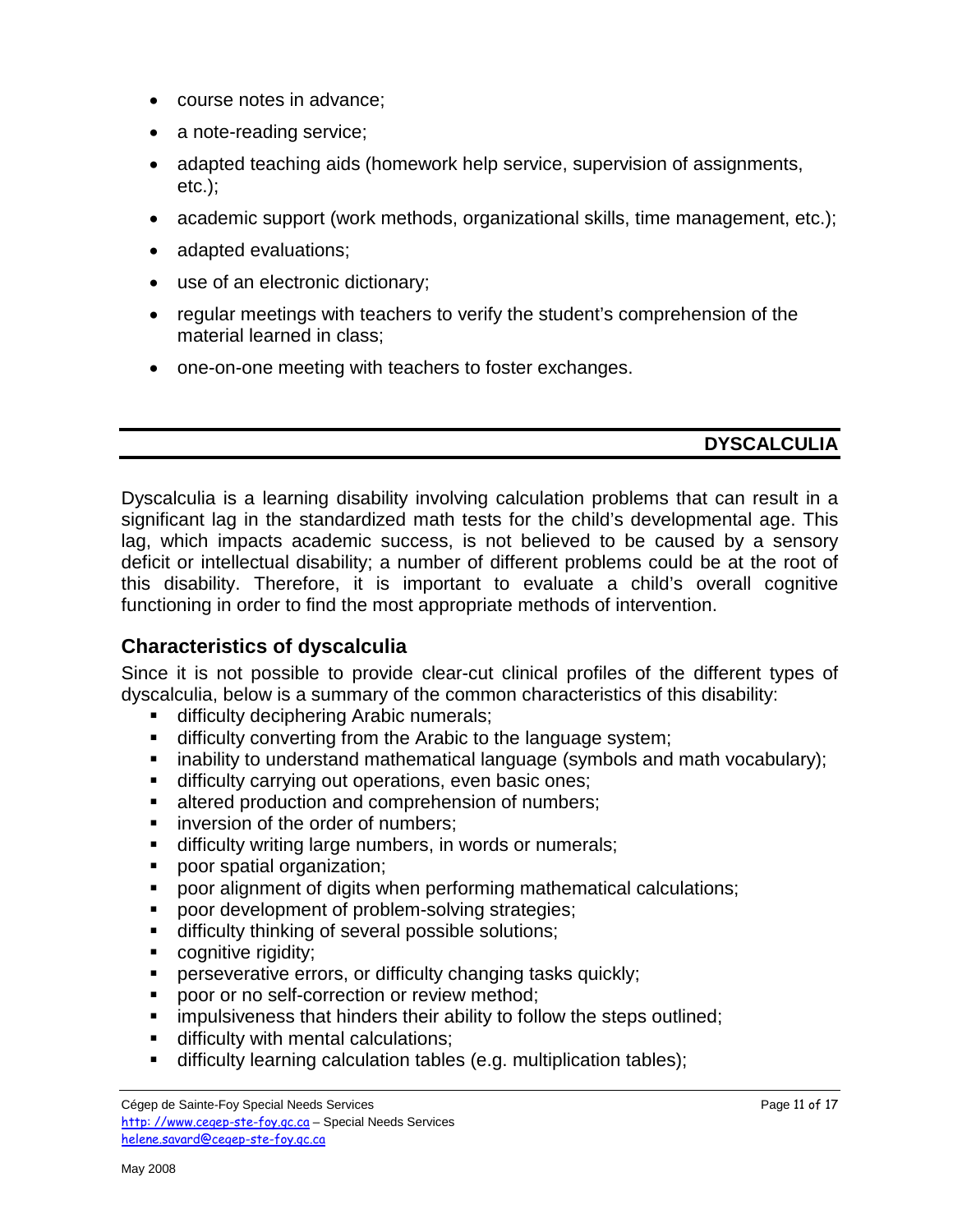**E** inability to understand the statements of a problem.

# <span id="page-11-0"></span>**Consequences of dyscalculia**

For sufferers, the consequences of this mathematical learning disability are many and can affect both their academic performance and their everyday life.

As early as elementary school, logico-mathematical skills are called upon. In their first years of school, students must use these skills in their math classes, where they build the foundations of math knowledge. These skills are repeatedly used throughout elementary and high school, to which are added the demands of chemistry or physics courses. At that time, students must often learn a series of complex operations and perform mathematical calculations to get the desired result. These skills may also be called upon in other science courses, as well as in subjects that require more specific competencies, such as measurement. Consequently, dyscalculic students carry with them a poor acquisition of basic math skills throughout the first 11 years of their schooling, which can hinder their future learning because mathematical skills are often acquired hierarchically, from the basic to more complex processes. Therefore, students will be significantly lagging behind most of the time. Despite the fact that they may have a satisfactory intellectual profile, this disability can limit their choice of postsecondary programs of study, or merely their progress in some courses, which can sometimes pose a big challenge. However, despite the problems experienced by dyscalculic students, they are frequently able to hide the extent of their disability, thanks to their impressive intellectual ability. They do this by consciously or unconsciously adopting compensation or avoidance strategies. These strategies are often effective for a certain amount of time and cannot replace the adequate acquisition of notions required to pursue their studies. As a result, when these strategies do not suffice, students find themselves at a dead end: their strategies are no longer effective, but they have no other solutions.

Dyscalculia can not only significantly affect their studies, it can also impact students' everyday life. They may have difficulty handling money, doing up a budget, understanding the value of the price of a product, or estimating distance or quantity. When transferred to the workplace, these problems have significant impact in most trades and occupations. However, if the individual develops compensation strategies to deal with the disability, its extent can decrease.

Furthermore, the teachers and parents of these students may think they are less intelligent than their classmates or that they do not have the necessary skills to succeed academically, due to a poor understanding of the disability. These perceptions and situations can obviously lead to a sharp decline in students' self-esteem, self-confidence and self-worth.

Cégep de Sainte-Foy Special Needs Services **Page 12 of 17** and 2011 12 of 17 and 2012 12 of 17 [http: //www.cegep-ste-foy.qc.ca](http://www.cegep-ste-foy.qc.ca/) – Special Needs Services [helene.savard@cegep-ste-foy.qc.ca](mailto:hsavard@cegep-ste-foy.qclca)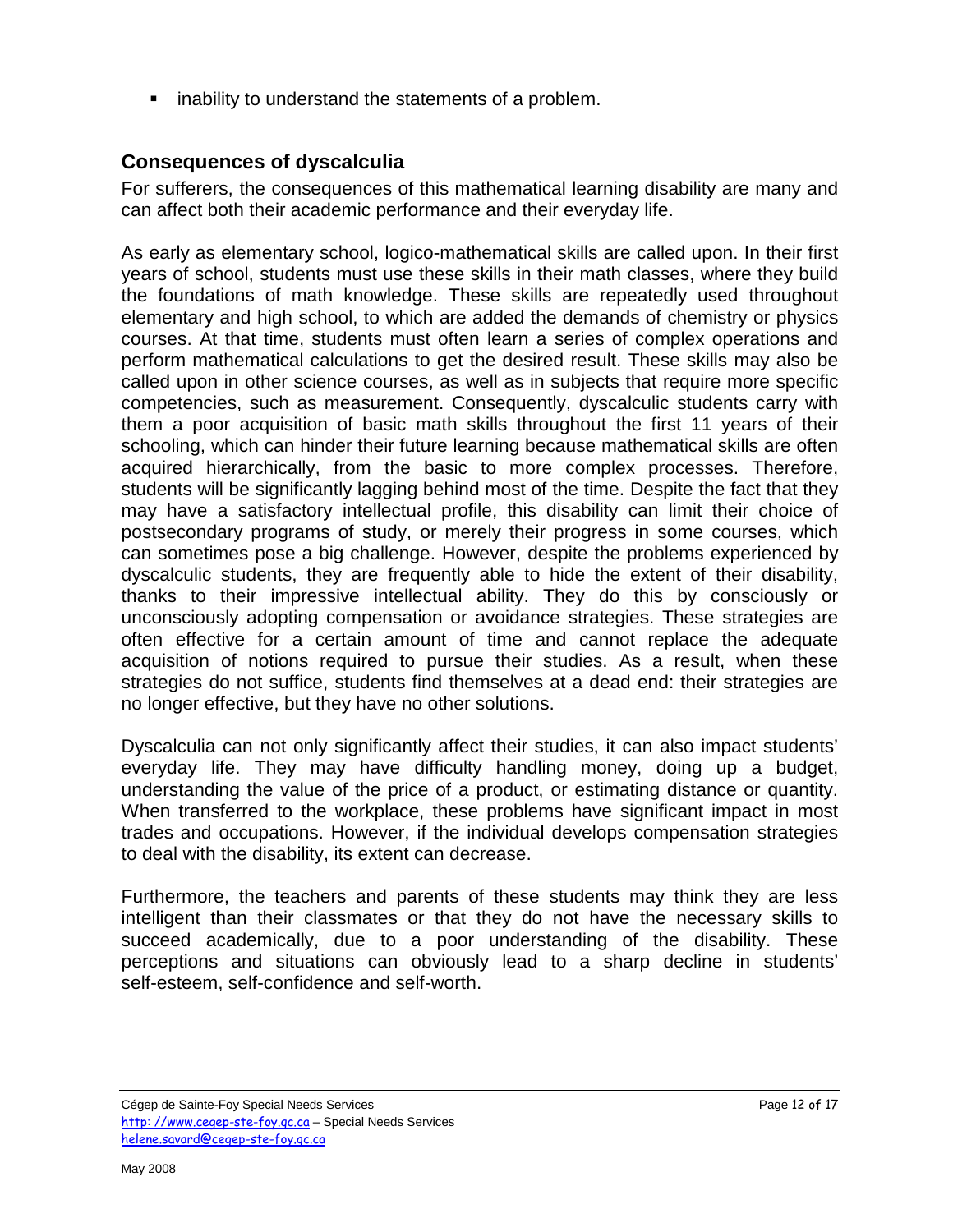## <span id="page-12-0"></span>**Possible accommodations**

Accommodations can be used at the elementary, high school and postsecondary levels. They consist of support and compensation measures that generally allow students to bring their real potential to the forefront, since it is no longer hidden behind the learning disability. Such accommodations can include:

- use of graph paper for students with spatial organization difficulties;
- **access to the teacher's course notes prior to class;**
- use of a calculator or calculation tables for assignments or during exams;
- fewer similar exercises to complete during assignments, but the same academic standards;
- access to exams from previous semesters so students can familiarize themselves with the type of evaluation;
- have another person read the questions during exams;
- use of a sheet with a structured work method during exams for students with attention problems. This method could consist of a guide outlining the steps to follow in a specific situation (e.g. how to apply the rule of three);
- additional time for exams;
- correction of the calculation process by the teacher and provision of the correct answer;
- a letter of explanation to teachers;
- **access to an adapted classroom:**
- use of an electronic dictionary;
- use of a calculator;
- use of mathematical software;
- **Fig. 5** remedial instruction support;
- **a** reader for dyslexic students, since they sometimes have trouble with mathematical operations (following the steps of mathematical reasoning).

When used correctly, these different measures should help students to overcome their mathematical disability and use their actual skills. Keep in mind that the purpose of providing these accommodations is not to favour these students, but to help them overcome their dyscalculia so they can focus on the lessons to learn and the tasks to complete. Finally, because of the various cognitive functions involved in calculations and the similar clinical profiles of dyscalculia, it is important to identify students' difficulties when offering accommodations to ensure that the support measures adequately meet their needs.

**The original French text was written by Émilie Lemire Auclair, Student Integration Assistance Service (SAIDE), Cégep du Vieux-Montréal, (514) 982-3437, ext. 7942.**

Cégep de Sainte-Foy Special Needs Services **Page 13 of 17** and 2011 12 of 17 and 2012 13 of 17 [http: //www.cegep-ste-foy.qc.ca](http://www.cegep-ste-foy.qc.ca/) – Special Needs Services [helene.savard@cegep-ste-foy.qc.ca](mailto:hsavard@cegep-ste-foy.qclca)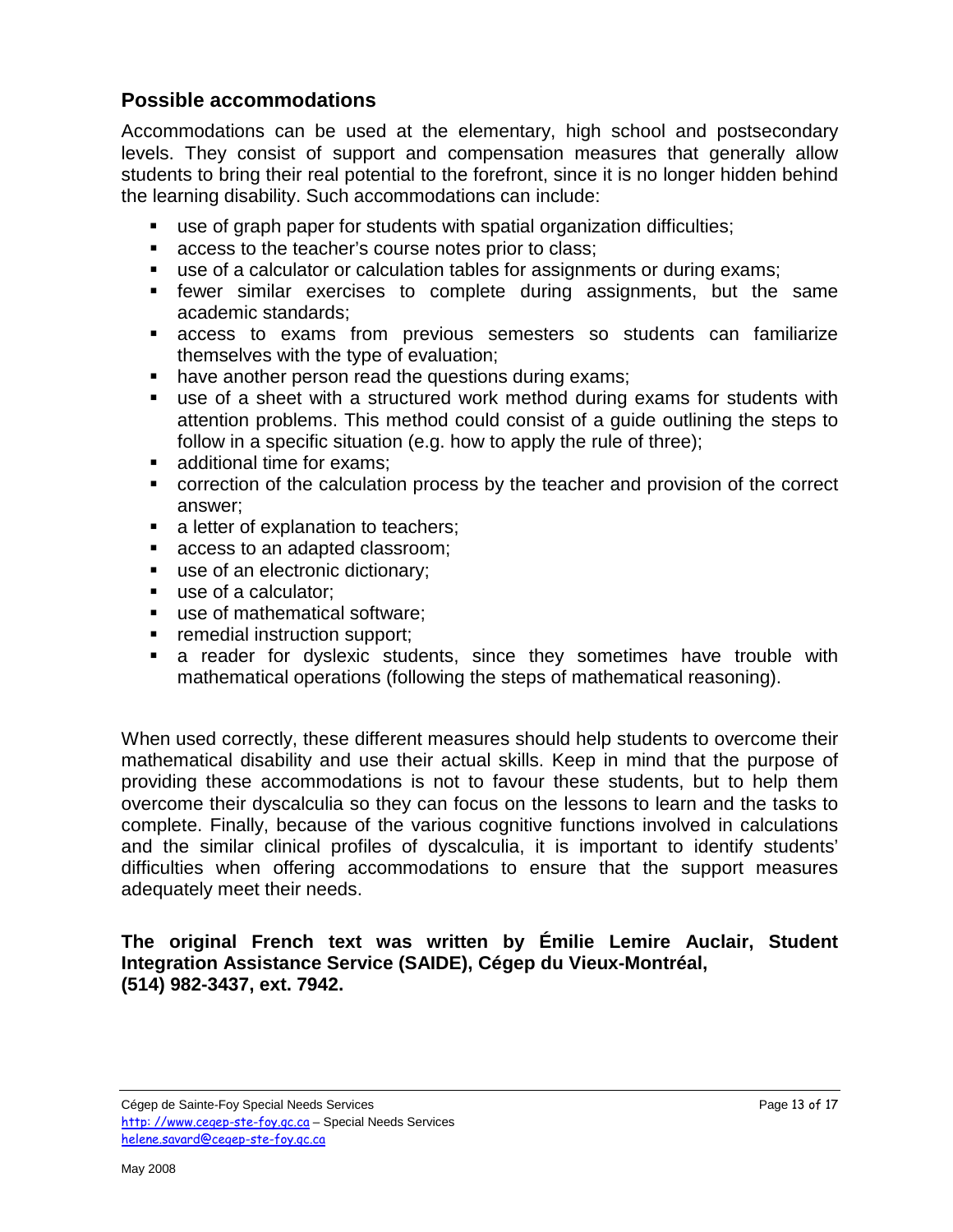In conclusion, the difficulties stemming from a learning disability, when misunderstood by family, the school and the workplace (internship), can lead to a lack of self-confidence, and often very strong feelings of guilt, incompetence and low self-esteem in students.

## **TEACHING STRATEGIES**

#### <span id="page-13-1"></span><span id="page-13-0"></span>**Attitudes to adopt**

We should always keep in mind that the goal of education is to promote student independence. Cégep is the place where students should be able to make use of this skill. Generally speaking, when people with a learning disability have access to **and use** the necessary resources, their performance will be similar to that of other students.

Certain attitudes provide students with a learning disability a better context in which to learn:

- Clearly set out the expectations of each party at the beginning of the semester and repeat them as needed (time allotted for meetings, content of meetings, respect, attitude in class, etc.).
- Be vigilant and do not give in to manipulation from students trying to obtain preferential treatment or to use their functional limitation as an excuse for their performance.
- **•** Openly discuss the problem with students to foster interactions that can lead to finding constructive ways to act given the differences.
- Give students the respect to which they are entitled and give them as much leeway, responsibilities and initiatives as they are able to take on.
- Respect students' rate of progress.
- **Exempt students from reading a text aloud in front of the class.**
- **Encourage students to be dynamic and motivated, while taking into account their** strengths and difficulties.

# <span id="page-13-2"></span>**Technical support**

Additional teaching strategies are encouraged:

- Favour cursive writing, since it is more difficult to invert the order of letters than when printing.
- Choose well-structured texts and accompanying documents that will help dyslexic readers (chapter summaries, glossaries, index).
- Give students the list of mandatory reading for the semester to ensure that the Special Needs Services can provide them with sound recordings (MP3 or cassettes) of these works on time, if available.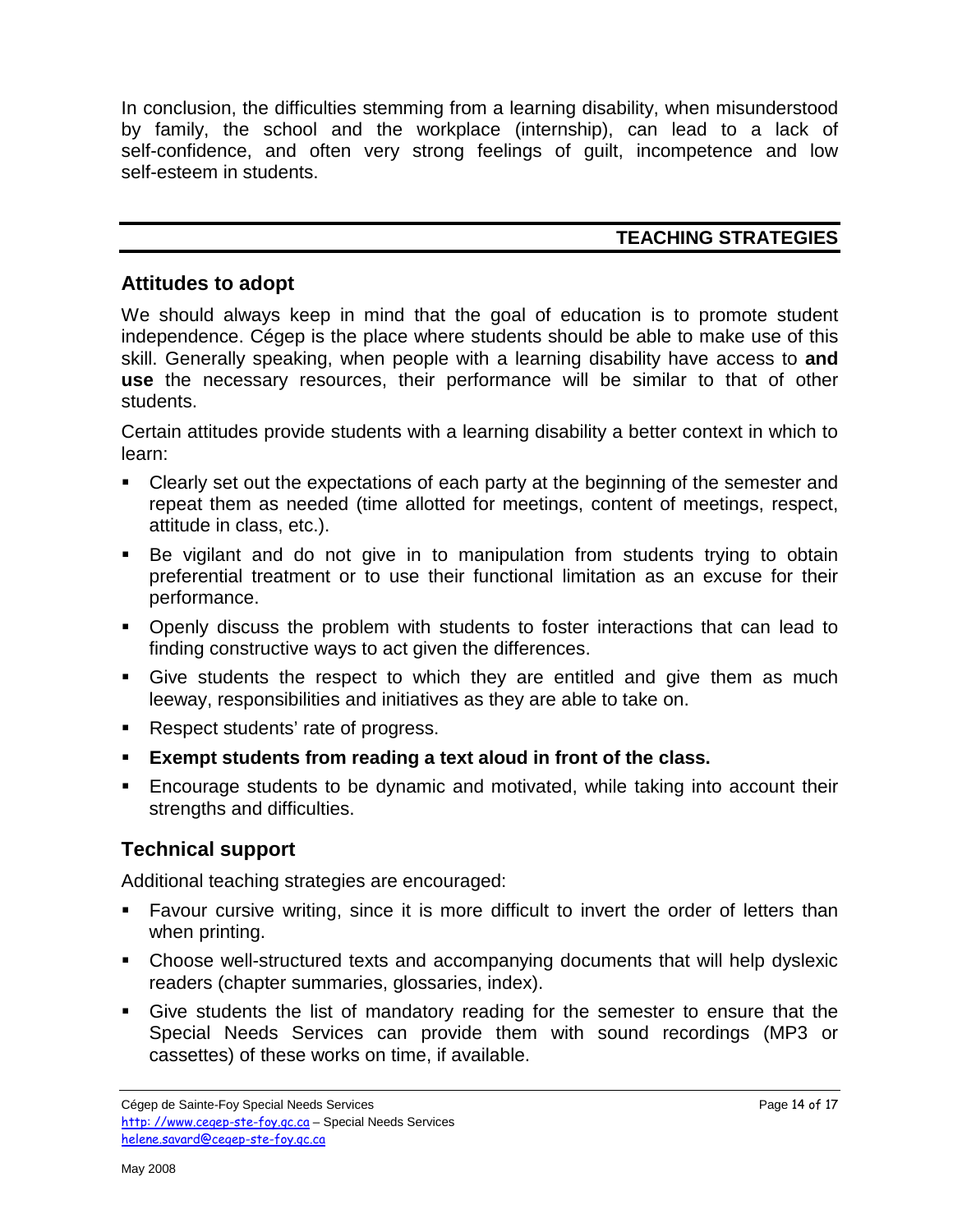- Students with a learning disability often benefit from a visual support. If possible, write important information about the course and assignments as well as subjectspecific words on the board.
- When possible, give students the outline of the material to learn during the period. This will help them follow along more easily.
- Repeat and emphasize important information and instructions.
- Give important information in a clear manner. For example, cancellation of a class, details of an assignment, etc. should be communicated in writing or written on the board.
- Allow students to use a dictionary, grammar reference or correction software as much as possible.

#### **Additional information on teaching strategies is available on the Cégep de Sainte-Foy Web site, under "Services adaptés-publication".**

## <span id="page-14-0"></span>**Support**

Teachers who have students with a learning disability in their class can expect to invest more time and energy in adapting their course and exams to meet the needs of these students, and to guide and support them, when needed. Support will mainly consist of organizing learning aids.

Finally, talking openly about students' limitations (with their consent) and what these entail for them is a sensitive task that can open the door to constructive suggestions on ways of dealing with these differences.

#### *Additional details*

- Support should never involve repeating a course;
- Support involves clarifying certain points, obtaining additional explanations or discussing special arrangements to make, such as adapting exams;
- In short, support should not be fundamentally different from what is offered to other students.

#### <span id="page-14-1"></span>*Role of resource persons*

#### *Academic support*

- Assist in reviewing material presented in class (brief overview);
- Help plan assignments and exams and manage study time;
- **Provide assistance in understanding instructions;**
- **Perform any other intervention, as required;**
- Follow up with teachers and make them aware of the issues affecting their students with a learning disability;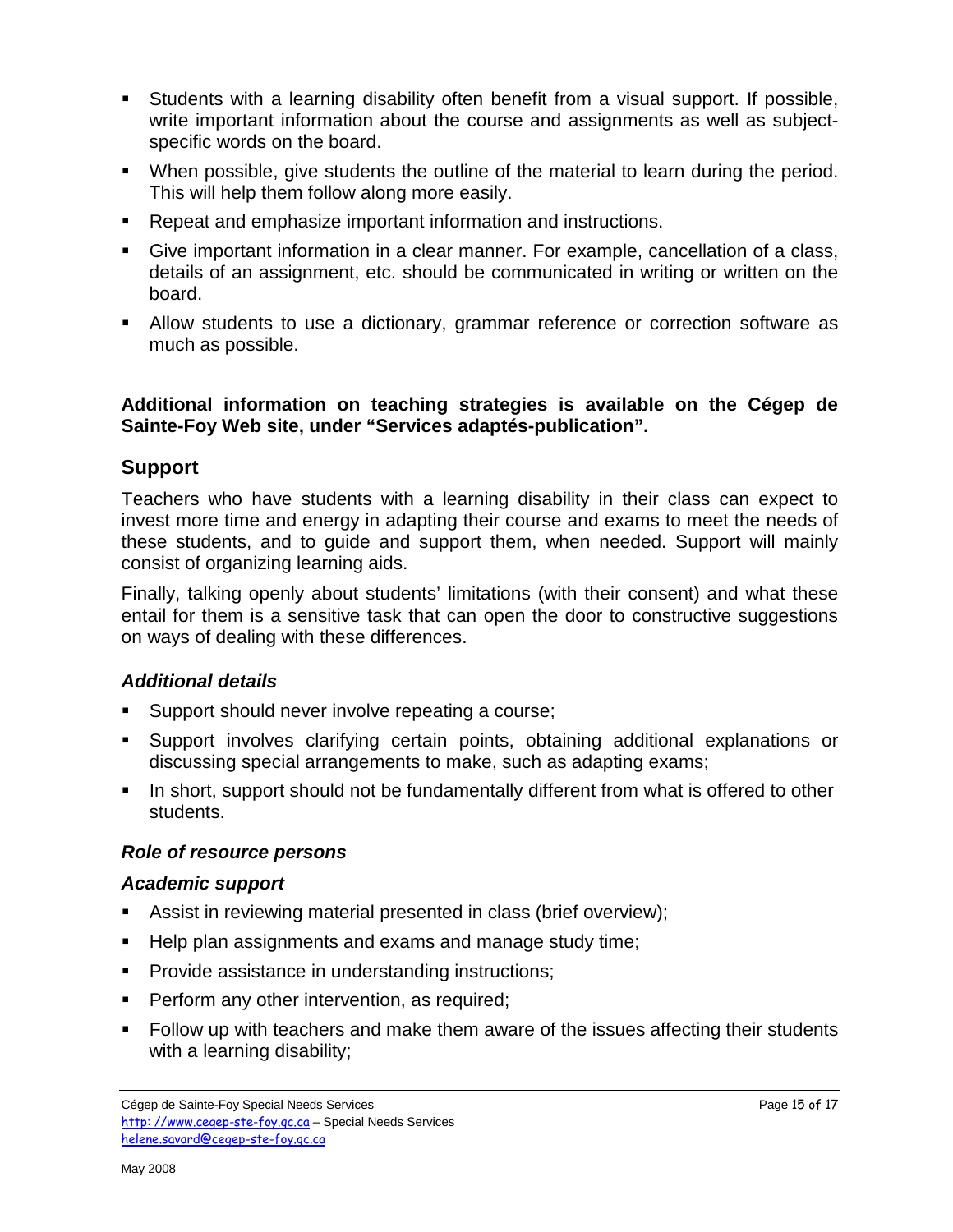- **Promote the optimal development of students through personalized activities;**
- <span id="page-15-0"></span>**Establish services for students and ensure that these are delivered appropriately.**

#### **CONCLUSION**

There are a number of famous people who suffered from dyslexia, such as Rodin (sculptor), Michelangelo (painter), Thomas Edison (inventor), Patton (WWII American general), Winston Churchill (British Prime Minister), Walt Disney, John F. Kennedy (U.S. President) and Albert Einstein (physician). In Einstein's case, he was unable to read before the age of 9 and lost three teaching jobs because of his language problems.

Our students with a learning disability will not necessarily become famous, but they will nonetheless have every opportunity to find their niche in a cégep that initially was not meant for them.

We hope this brochure has provided the basic elements to help you get a better understanding of students with a learning disability, and that the measures described will allow you to resolve some of the challenges that may arise.

If your job entails contact with students with a learning disability and you have identified certain needs as a result of this interaction, whether they relate to a student or your own role, please do not hesitate to use our services.

Thank you. We look forward to working with you.

Hélène Savard For the Special Needs Services team 418-659-6600, ext. 3724